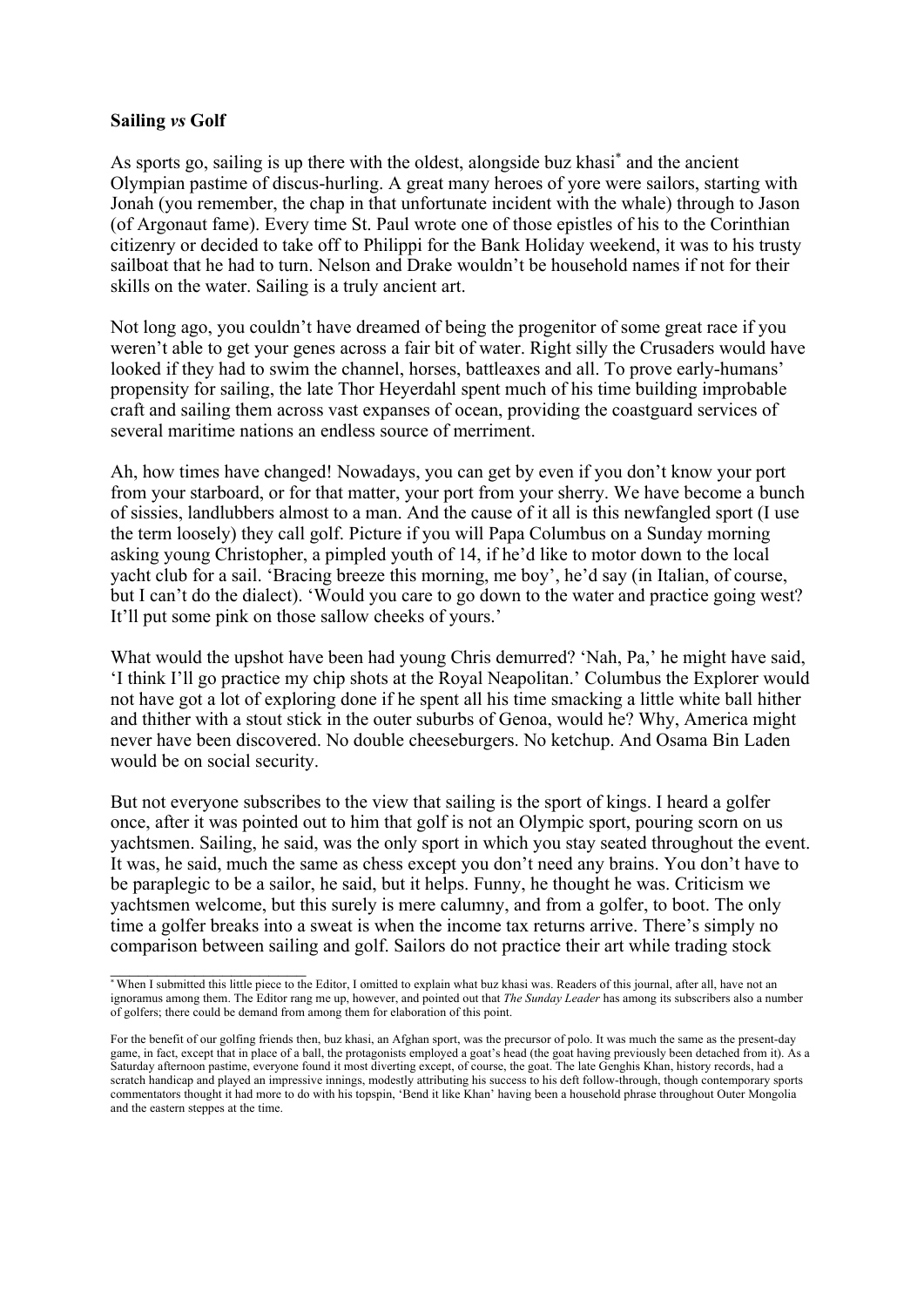market gossip. They do not require the services of a caddy to tell them how to play—and to carry their umbrella for them in case it rains. They do not yell 'Fore!' at one another. They do not have handicaps in the 20s. And they certainly do not have ridiculous names like Tiger (why not Hippopotamus, Aardvark or Ivory Billed Woodpecker?).

Sailing is a dignified sport. We sailors are not called upon by the rules of our art to place our feet 18 inches apart, bend our knees to 120 degrees and wiggle our bottoms in the manner popularized by hens laying eggs. We do not ramble on about birdies, eagles and other assorted avifauna. And we do not wear preposterous tartan caps with woolly pompoms on top.

At just 400 years of age, golf is, beside sailing, a mere infant in pampers. It hadn't even been invented when the Vikings were *sailing* across the North Sea and sneaking the Sunday roast off the tables of The Royal and St Andrews. The result of golf's embarrassing youth is that, apart from 'Fore!', the game has no vocabulary of its own. Sailors, on the other hand, possess a rich and eloquent lexicon. 'Starboard', they croon to one another. 'Water at the mark', they call cheerily. 'Windward boat, keep clear', they advise politely. There's none of the reckless aggression of golf. The very idea of doing violence to a little white ball would fill a sailor with horror.

Golf is fine, of course, for those too old to sail. But when it comes to repelling an invasion or fighting off an enemy, it isn't much good, is it? Think about it. When Good Queen Bess needed the Spaniards kept off her shores, was it to a golfer she turned? Right silly Francis Drake would have looked, standing on the cliffs of Dover waving a nine iron at the Armada. And if it was a Monday, he would not have shown up at all: that's when they replace the divots.

Perhaps the most important difference between sailors and golfers is that sailors have pretty wives (and we all know that it's sailors, not golfers, who've got a girl in every port). I met a golfer's wife once. She had a face like a walnut run over by the Orient Express. Why do you think they take to golf in the first place? It can't be fun, can it, wandering aimlessly into bunkers and water hazards, and roasting in the burning sun for hours on end? Remember, it was a sailor's wife—not a golfer's—who had a face that launched a thousand ships. It is but rarely that a golfer's wife owns a mug that would launch a kayak.

Ah, but I digress. My commission, from the committee of the Ceylon Motor Yacht Club, was to write a story informing you, the public, that the club is now 80 years old. They want that sung from the rooftops (they also wanted that bit in about sailors having pretty wives, I have no idea why). So, pray be informed that the Ceylon Motor Yacht Club is indeed 80 years old. Now that I've got that off my chest, they want me to tell you something about the history of the club.

On October 7, 1929 (they wanted me to say), a group of well-meaning citizens gathered together in one place and decided to found a boat club. The name first proposed was Ceylon Cruising Club, which idea was dropped after some of the founder members pointed out that they were married men. Given that the club would be devoted primarily to sailing and not to motor boats, it was duly decided to call it the Ceylon Motor Boat Club. There were still members however, who entertained delusions of grandeur. 'Motor boat', they argued, doesn't quite convey the illusion of actually doing anything other than turning the wheel and pushing on the throttle to the accompaniment of lots of grunting; besides, it sounds common and squalid. So, within a month of the club's creation, its name was changed to The Ceylon Motor Yacht Club. Hoity-toity and ever so U. That done, the club hasn't looked back since.